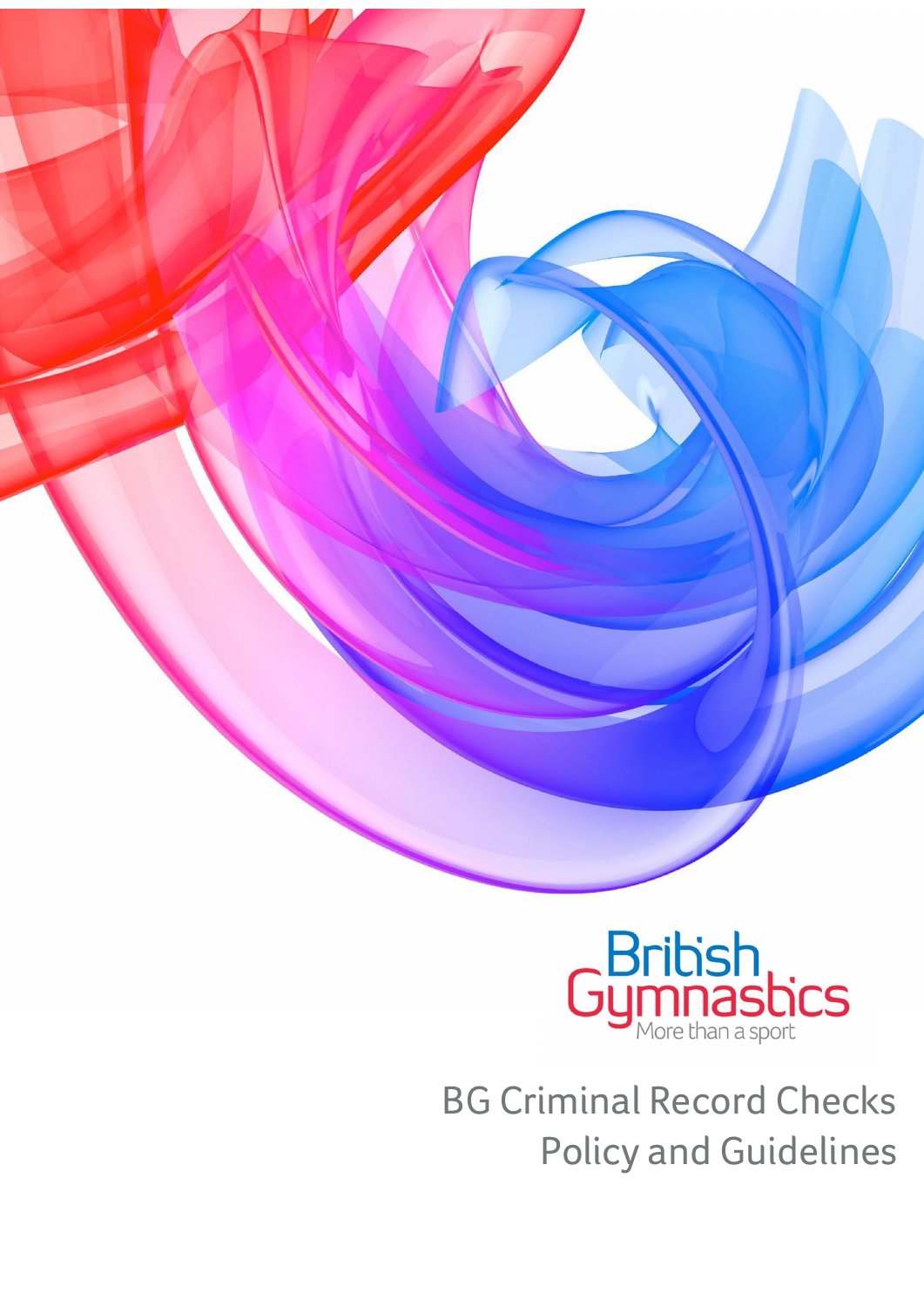## Scope and Purpose

This policy outlines the British Gymnastics' (BG) approach to the use of criminal record checks, the recruitment of staff or volunteers with criminal convictions and the storage and use of information on convictions, which has been disclosed as part of a criminal record check. The appropriate bodies for these checks are as follows: -

- Disclosure and Barring Service (DBS) (England and Wales)
- Access NI (Northern Ireland)
- Disclosure Scotland/Volunteer Scotland Disclosure Services

BG is a registered body with the Disclosure and Barring Service (DBS) and Access NI, and provides a criminal record disclosure service for BG affiliated organisations via these bodies. In Scotland the PVG Scheme has replaced enhanced disclosures for those working with vulnerable groups (children & protected adults). Access to the Scheme is facilitated by Scottish Gymnastics via Volunteer Scotland.

The Policy applies to all BG affiliated organisations except those based in Scotland who should adopt the equivalent Scottish Gymnastics policy and guidelines. A copy of the BG policy must be made available on request to any role applicant where a criminal record check isrequired as part of the recruitment process.

BG operates a robust accreditation system for coaches from other countries wishing to practice in the UK which, where possible, includes a criminal record check in their previous country of residence. In these circumstances, BG reserves the right to require newly accredited coaches to also complete a Criminal Records Check via one of the above bodies.

The use of criminal record checks is only one part of safe recruitment practice and should always be used in conjunction with the safe recruitment procedures set out in the BG Safeguarding and Protecting Children Policy.

### Introduction

The Disclosure and Barring Service (DBS) carries out the functions previously undertaken by the Criminal Records Bureau (CRB) for England and Wales (criminal record checks in Northern Ireland are managed by Access NI) and the Independent Safeguarding Authority (ISA) for England, Wales and Northern Ireland. Disclosure Scotland manages and delivers the Protection of Vulnerable Groups (PVG) Scheme for Scotland.

Criminal record checks may be requested by an organisation recruiting or assessing the on-going suitability of an individual in certain jobs or voluntary work, including working with children or protected adults. Both the DBS and Access NI provide eligibility guidance that outlines most roles that are eligible for a check. However, the quidance is not comprehensive and often requires further clarification. British Gymnastics is committed to the use of criminal record checks as a key element of safe recruitment.

As an organisation in receipt of disclosure information, British Gymnastics abides by the DBS and Access NI Codes of Practice and will take all reasonable steps to ensure anyone who is in receipt of disclosure information via the service provided by BG, also observes the relevant Code of Practice.

This document sets out BG's policy in respect of the use of criminal record checks and our role in providing criminal record checking services for our affiliated organisations.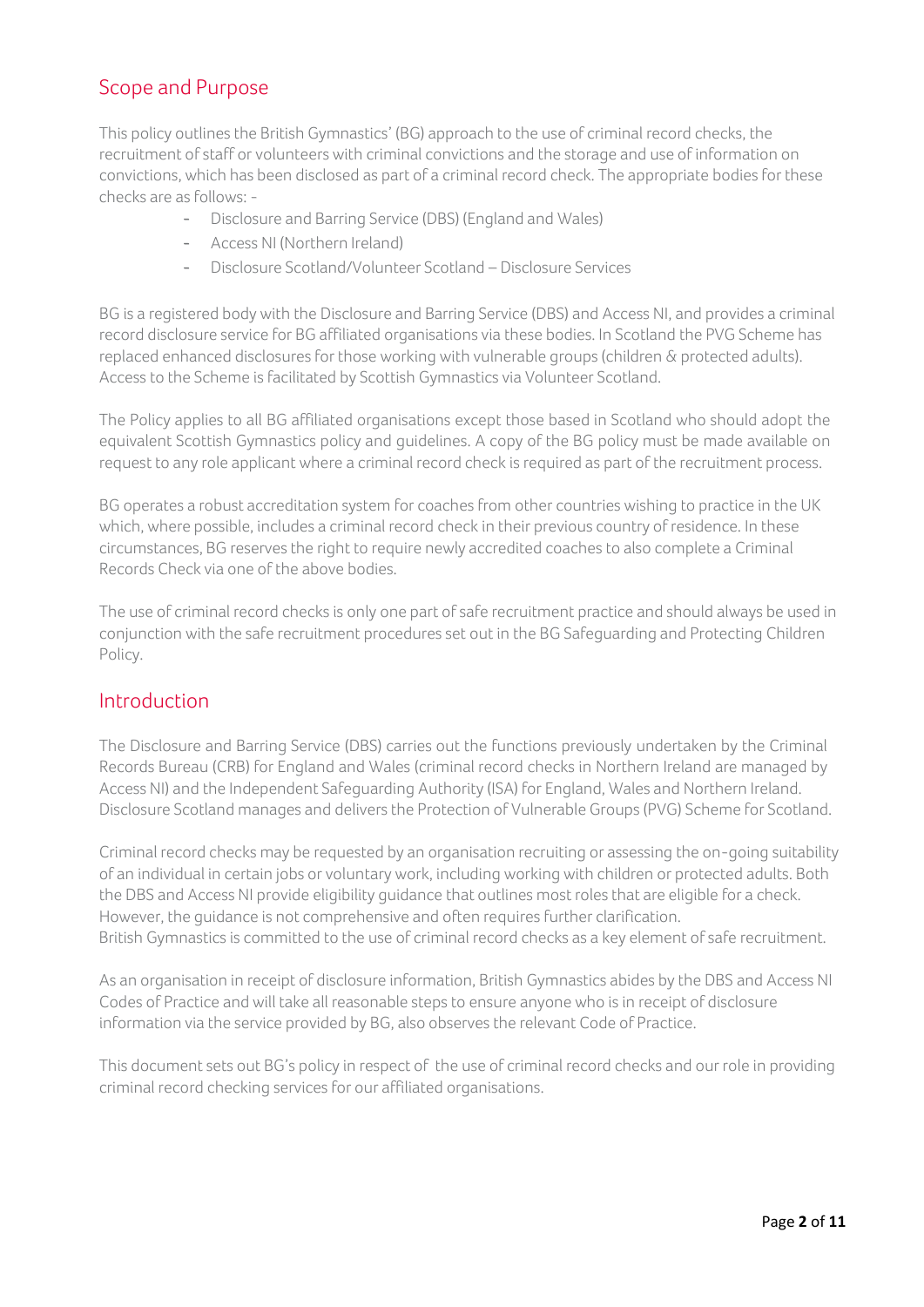### BG Responsibilities

- British Gymnastics has nominated a Lead Signatory who will be the point of contact with the DBS and Access NI and who will ensure disclosures are processed in accordance with the DBS or Access NI Codes of Practice.
- BG has a written Policy on Secure Storage, Handling, Use, Retention and Disposal of Certificates and Certificate Information and the Recruitment of Ex-Offenders. These Policies will be made available on request to disclosure applicants and are included in this document.
- BG will report any breaches of the Code of Practice to the DBS/Access NI and will work with these bodies to ensure compliance.
- BG shall endeavour to ensure that disclosure applications are only submitted in accordance with the relevant eligibility criteria.
- BG will ensure disclosure applicants who have a criminal record are treated fairly and not discriminated against because of a conviction or other information revealed.
- BG will carry out a criminal record check for all eligible roles as part of the recruitment process and will not permit new employees or volunteersin regulated activity to commence the regulated aspects of their role until the disclosure has been approved.
- BG will require existing BG staff, members and volunteers to complete a new disclosure, or to consent for BG to carry out a status check using the update service, every three years.
- BG will refer to the DBS anyone who has been permanently removed from 'regulated activity' through dismissal and/or expulsion from BG (or would have been if the person had not resigned, retired or failed/was unable to renew their membership); and

It is believe the person has:

- a. Harmed or poses a risk of harm to a child or protected adult;
- b. Satisfied the 'harm test'; or
- c. Received a caution or conviction for a relevant offence.

BG will support affiliated organisations to comply with the legal responsibility to refer to the DBS should the above circumstances arise within their organisation.

### Processing Criminal Record Checks for Clubs and Affiliated Organisations

Only organisations that are registered with the DBS (or equivalent body) can apply directly for disclosures for prospective employees or volunteers. BG acts as an 'umbrella body', which means BG can process DBS and Access NI checks on behalf of other organisations. It is the responsibility of BG and affiliated organisations to ensure checks are only carried out on eligible positions.

BG will:

- Provide an online DBS application service;
- Check the information the applicant provides on DBS/Access NI paper disclosure application forms, and countersign the application;
- Make any suitability decisions.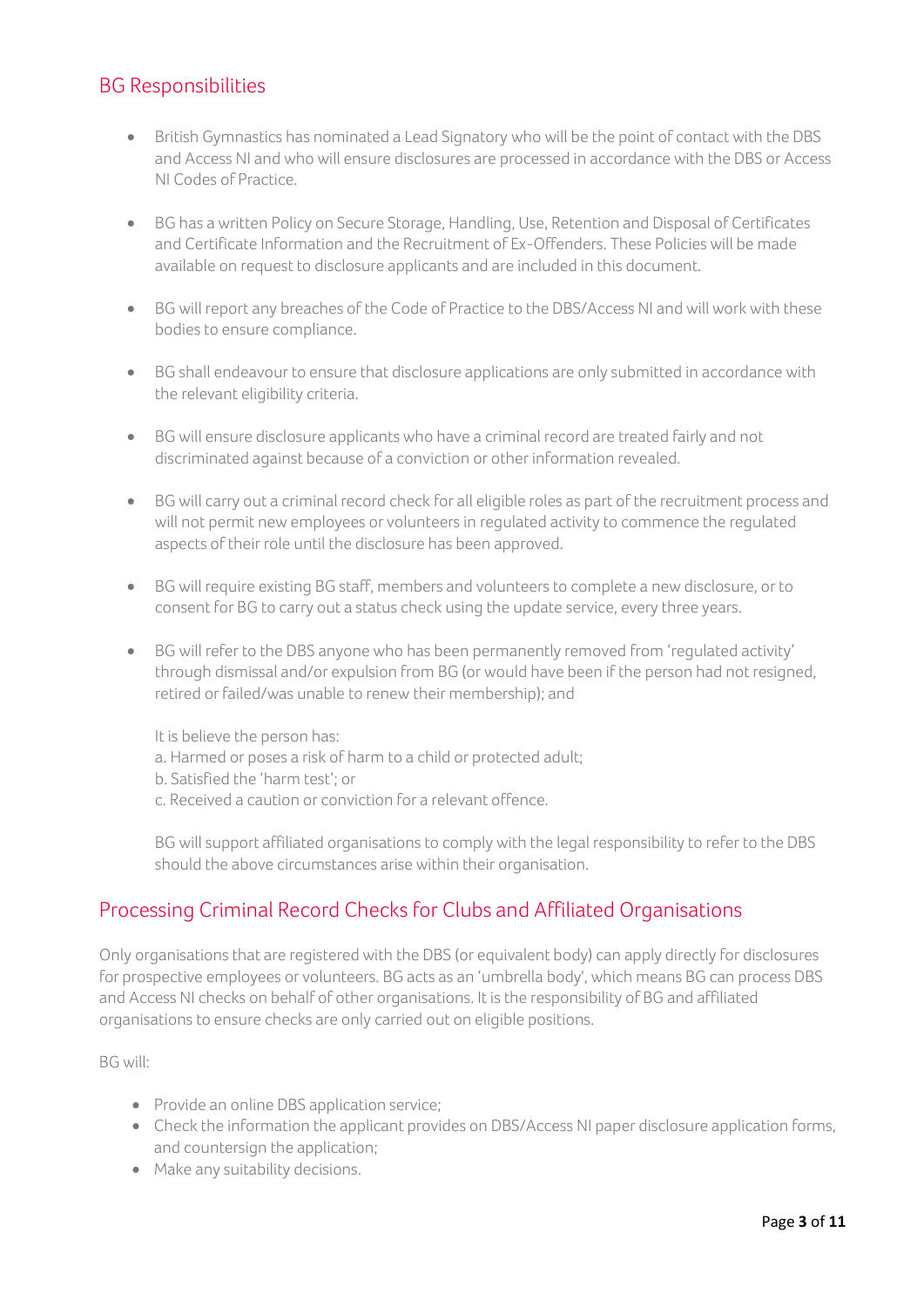## Affiliated Organisations Accessing Criminal Record Checks via BG must:

- Appoint a DBS/Access NI designated person (this may be the Welfare Officer) who completes any BG required training;
- Sign a declaration form confirming compliance with BG Criminal Record Checks Policy and Guidance, and adopt the policy on the use and storage of disclosures, and the recruitment of exoffenders;
- Carry out criminal record checks on all relevant individuals in accordance with BG policy;
- Add eligible applicants onto the DBS online system, or provide the applicant with a paper application form;
- Advise the applicant why they are being checked, and where they can get independent advice (through BG or the DBS or Access NI helplines);
- Check the identity of the applicant, by examining the original documents set out in the DBS Code of Practice and complete the verification section of the disclosure application and the BG Identity Verification (IV) form (paper applications only).

# Other Relevant Policies

The information within this document should be read in conjunction with the Safe Recruitment section within the BG Safeguarding and Protecting Children Policy 2014. Other relevant polices include:

- BG Safeguarding Vulnerable Adults Policy;
- BG Equality Policy;
- BG Data Protection Policy;

## Recruitment of Ex-Offenders

As an organisation assessing applicants' suitability for positions which are included in the Rehabilitation of Offenders Act 1974 (Exceptions) Order using criminal record checks processed through the Disclosure and Barring Service (DBS) and Access NI, BG compliesfully with the DBS and Access NI Codes of Practice and undertakesto treat all applicantsfor positionsfairly. BG will not discriminate unfairly against any subject of a Criminal Record check on the basis of a conviction or other information revealed.

BG will only ask an individual to provide details of convictions and cautions that BG is legally entitled to know about and only in circumstances where a disclosure certificate at either Standard or Enhanced level can legally be requested (where the position is one that isincluded in the Rehabilitation of Offenders Act 1974 (Exceptions) Order 1975 as amended) and, where appropriate, Police Act Regulations(as amended). BG will only ask an individual about convictions and cautions that are not protected.

BG is committed to the fair treatment of its staff and members, potential staff and members or users of its services, regardless of age, disability, sex, gender reassignment, pregnancy and maternity, race, sexual orientation, religion or belief, marriage and civil partnership, responsibilities for dependants or offending background.

BG has a written policy on the recruitment of ex-offenders, which is made available to all criminal record check applicants at the outset of the recruitment process.

BG actively promotes equality of opportunity for all with the right mix of talent, skills and potential and welcomes applications from a wide range of candidates, including those with criminal records. BG selects all candidates for interview based on their skills, qualifications and experience.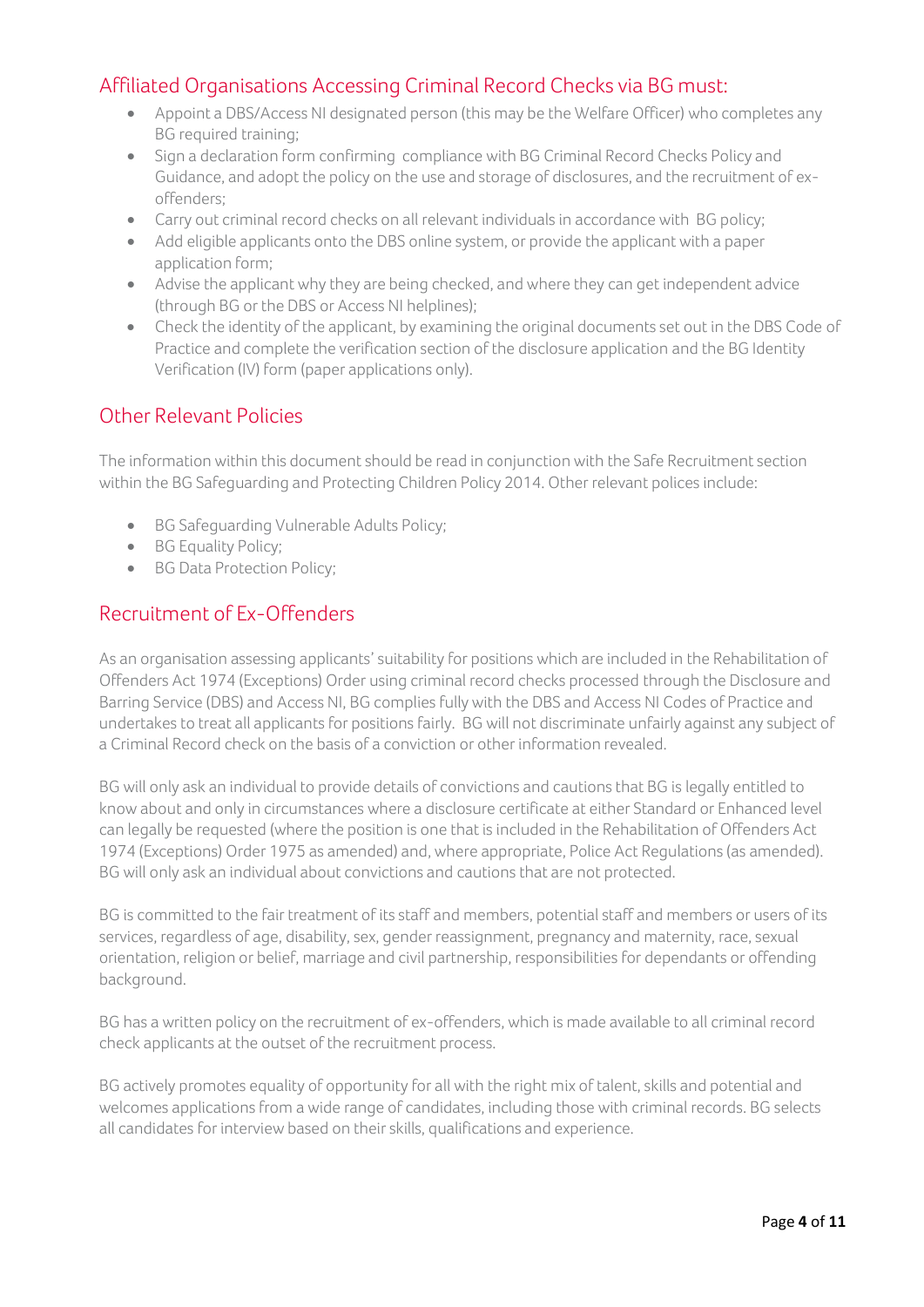An application for a criminal record check is only submitted after a thorough risk assessment hasindicated that one is both proportionate and relevant to the position concerned. For those positions where a Criminal Record check isidentified as necessary, all application forms, job adverts and recruitment briefs will contain a statement that an application for a disclosure will be submitted in the event of the individual being offered the position.

BG ensures that those who are involved in the recruitment process have been suitably trained to identify and assess the relevance and circumstances of offences. BG also ensures that they have received appropriate guidance and training in the relevant legislation relating to the employment of ex-offenders, e.g. the Rehabilitation of Offenders Act 1974.

At interview, or in a separate discussion, BG ensures that an open and measured discussion takes place on the subject of any offences or other matter that might be relevant to the position. Failure to reveal information that is directly relevant to the position sought, could lead to the withdrawal of an offer of employment.

BG makes every subject of a criminal record check aware of the existence of the DBS or Access NI Code of Practice and makes a copy available on request.

BG undertakes to discuss any matter revealed on a disclosure certificate with the individual seeking the position, before withdrawing a conditional offer of employment.

# BG Policy on Secure Storage, Handling, Use, Retention & Disposal of Disclosure Information

British Gymnastics complies with the DBS and Access NI Codes of Practice regarding the secure storage, handling, use, retention and disposal of disclosure certificates and disclosure information and with its obligations under the Data Protection Act 1998.

Storage & Access: Disclosure certificates and any information obtained from a disclosure will not be stored on an employee/member's record but will be stored separately in lockable storage with access limited to those who are entitled to see it as part of their duties.

Handling: Disclosure information is only passed to those who are authorised to receive it in the course of their duties. A record will be maintained of all those to whom disclosure information has been revealed, as it is a criminal offence to pass this information to anyone who is not entitled to receive it. Usage: Disclosure information will only be used for the specific purpose for which it was requested and for which the applicant's full consent will have been obtained.

Retention: BG does not retain disclosure information for any longer than is necessary to make a suitability decision. This is generally for a period of up to six months, to allow for the consideration and resolution of any disputes or complaints. If, in very exceptional circumstances, it is considered necessary to keep a disclosure certificate for longer than six months, we will seek guidance from the relevant provider (DBS or Access NI) and will give full consideration to our obligations under the Data Protection Act 1998.

Disposal: Once the retention period has elapsed, British Gymnastics will ensure that any disclosure information is destroyed by secure means. We will not keep any photocopy or other image of the Certificate or any copy or representation of the contents of a Certificate. The only information recorded on an employee/member's record will be the issue date of a disclosure and/or expiry date, the type of disclosure requested, the position for which it was requested, the unique reference number of the disclosure and the details of the recruitment decision taken, together with any relevant consent relating to the use of the DBS Update Service.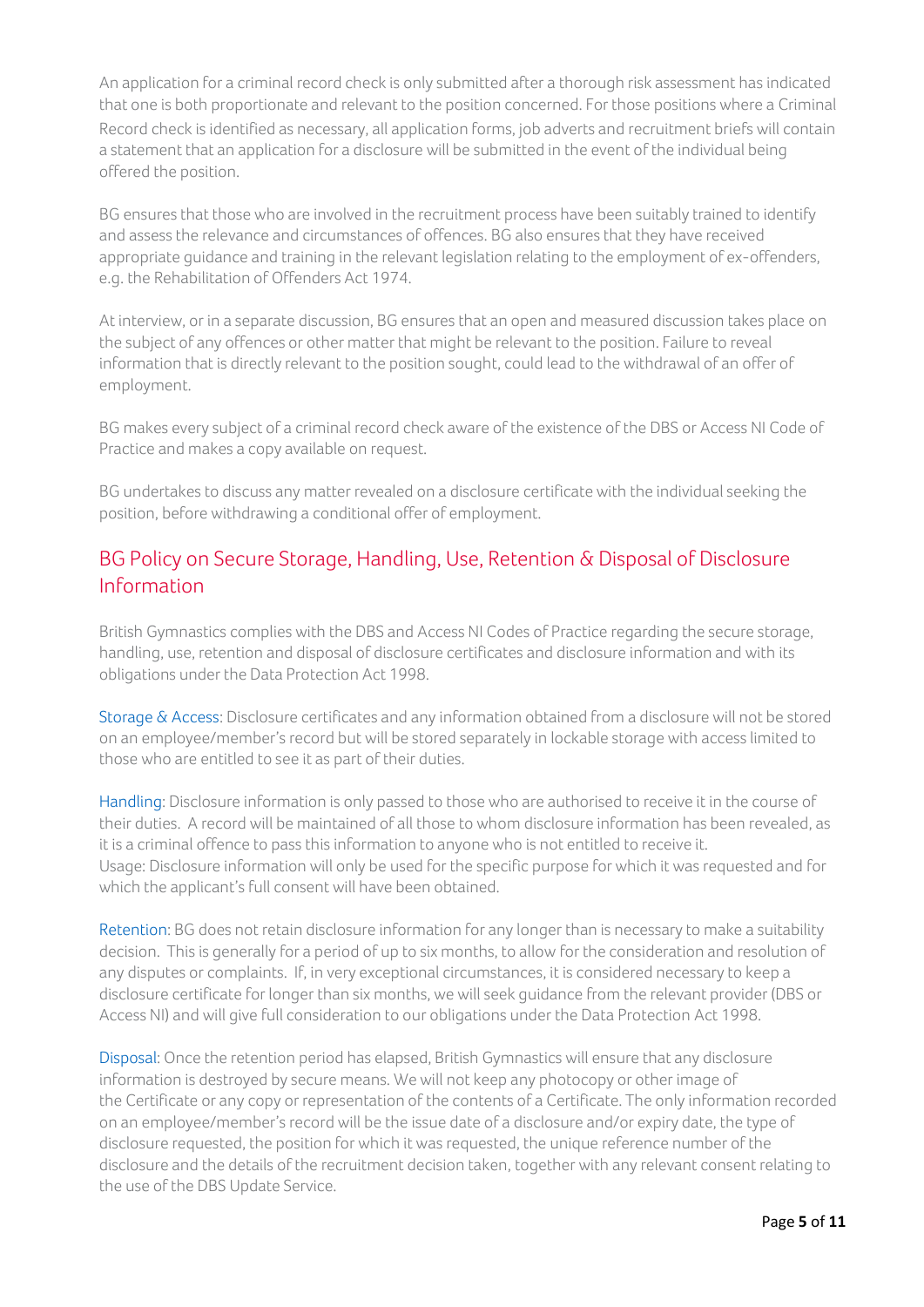### Levels of Criminal Record Checks

#### Basic check (available via Access NI or Disclosure Scotland only)

Basic checks are the lowest level of disclosure and are available to or for anyone who lives or has lived in the UK. A Basic criminal record check is the lowest level of disclosure and checks the Police National Computer (PNC) for details of all current criminal convictions(convictions considered unspent under the Rehabilitation of Offenders Act 1974).

#### Standard check

To be eligible for a Standard check the position must be included in the Rehabilitation of Offenders Act (ROA) 1974 (Exceptions) Order 1975.

#### Enhanced check

To be eligible for an Enhanced check, the position must be included in both the ROA Exceptions Order and in Police Act Regulations.

#### Enhanced check with Barred List Check

To be eligible to request a check of the children's or adults' barred lists, the position must meet the definition of regulated activity. This check is the highest level of disclosure and barring check.

|                                    | Type of Disclosure        |                           |                           |                           |                           |
|------------------------------------|---------------------------|---------------------------|---------------------------|---------------------------|---------------------------|
|                                    |                           |                           |                           |                           |                           |
|                                    | <b>Basic</b>              | Standard                  | Enhanced                  | Enhanced with             | Enhanced                  |
| Information Included               |                           |                           |                           | Children's                | with Adult's              |
|                                    |                           |                           |                           | barred list               | barred list               |
|                                    |                           |                           |                           |                           |                           |
| Unspent convictions                | ✓                         | $\overline{\phantom{a}}$  | $\overline{\mathscr{L}}$  | $\overline{\mathscr{L}}$  | ✓                         |
| Spent convictions                  | ×                         | $\checkmark$              | $\checkmark$              | $\checkmark$              | $\checkmark$              |
| Cautions                           | X                         | $\checkmark$              | $\overline{\mathscr{L}}$  | ✓                         | ✓                         |
| Children's barred list check       | $\boldsymbol{\mathsf{x}}$ | $\boldsymbol{\mathsf{x}}$ | $\boldsymbol{\mathsf{x}}$ | ✓                         | $\boldsymbol{\mathsf{x}}$ |
| Adult's barred list check          | ×                         | $\boldsymbol{\mathsf{x}}$ | $\mathbf x$               | $\boldsymbol{\mathsf{x}}$ | ✓                         |
| Other relevant information held by |                           |                           |                           |                           |                           |
| police forces and released on the  | $\boldsymbol{\mathsf{x}}$ | X                         |                           |                           | $\overline{\mathbf{v}}$   |
| Disclosure applicant's copy and    |                           |                           |                           |                           |                           |
| employer's copy                    |                           |                           |                           |                           |                           |

The table below summarises what the different levels of disclosure reveal:

# Regulated Activity – Children

The Safeguarding Vulnerable Groups Act 2006 introduced the concept of Regulated Activity to include specific activities, carried out frequently or intensively. The Protection of Freedoms Act, 2012 amended the definition to require the activity to be unsupervised. Introduced on 10th September 2012, the revised definition was designed to reduce the number of individuals for whom an organisation would require a check.

Regulated Activity in relation to children is:

- a) Unsupervised\* and
- b) Once a week or more, or 4 daysin any 30 day period, or overnight and
- c) In a specific role OR in a specified place, (see below):
- Specific Child-Related Roles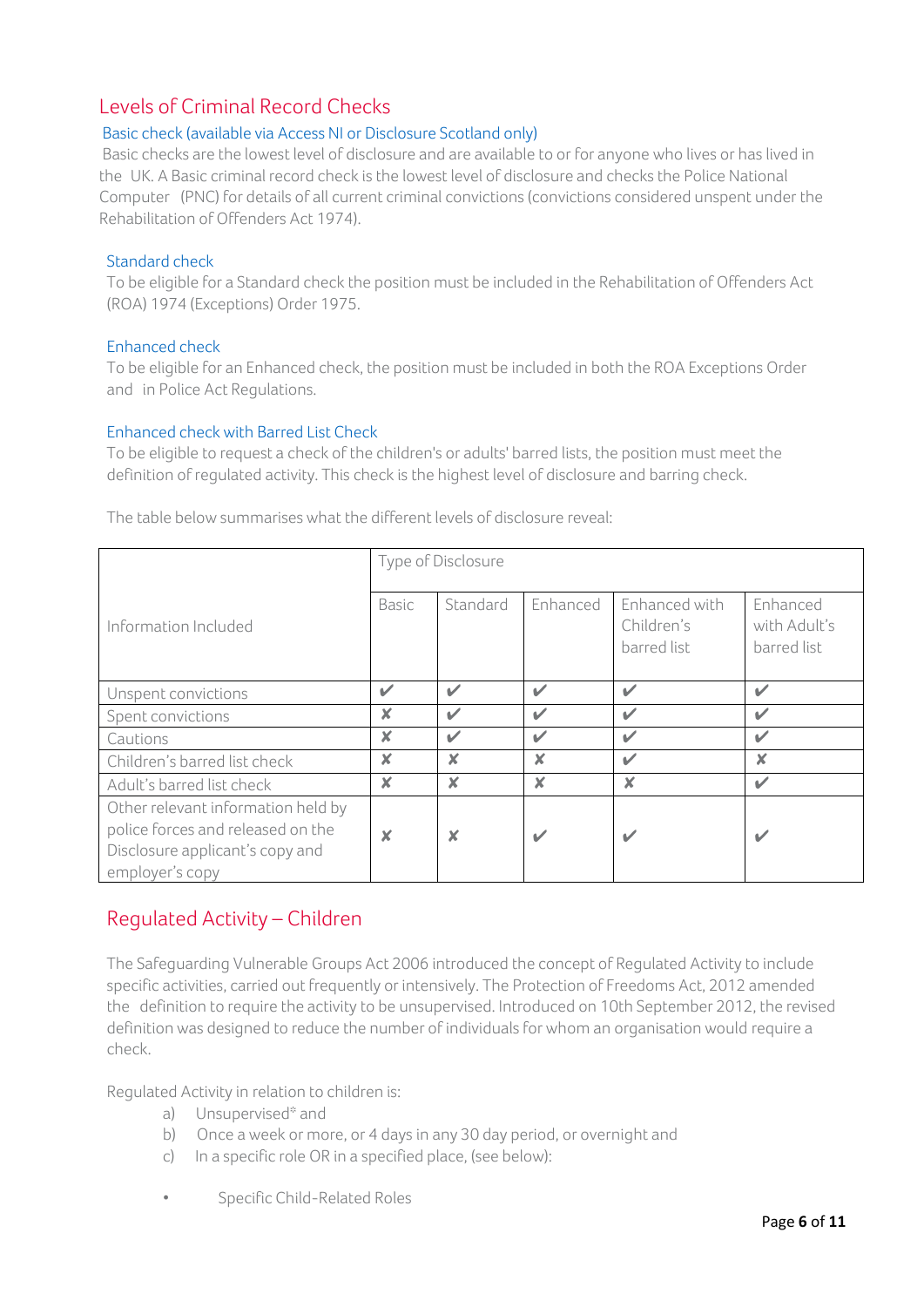Supervising, caring, teaching, training, instructing, providing advice/guidance on wellbeing, providing therapy/treatment, transporting (solely for children on behalf of a club or gymnastics organisation), providing assistance, moderating a public electronic communication service to be used mainly by children.

#### OR

• In a specified place

Educational institution (e.g. school, under-18 further education), nursery, children's hospital, detention centre (e.g. prison, remand centre), children's home, childcare premises, children's care home

OR

• A day-to-day manager or supervisor of somebody engaging in Regulated Activity.

\* In order for a role to be considered 'supervised' the supervision must be:

- Regular;
- Day-to-Day;
- Reasonable in all circumstances for protecting children; and
- Carried out by someone in Regulated Activity.

A similar definition for regulated activity appliesin Northern Ireland introduced by the Safeguarding Vulnerable Groups(Northern Ireland) Order 2007 and subsequently amended by the Protection of Freedoms Act 2012.

## Roles that Require a Criminal Records Check

The following are the categories within the children's workforce that would require a check at Enhanced level:

- those in regulated activity in relation to children;
- those who fall under the pre September 2012 definition of regulated activity in relation to children;
- those who manage others in regulated activity with children; and
- those who would be in regulated activity except for the fact they are supervised.

BG requires all paid staff and volunteers over the age of 16, employed or volunteering, who meet the definition of regulated activity to apply for an enhanced check with barred list for the relevant workforce. Although BG guidelines are aimed primarily at the children's workforce, BG acknowledges that some organisations provide activitiesfor adults and will require BG to facilitate checksfor eligible roles within the adult workforce. The adult workforce is specifically aimed at adults at risk (previously defined as Vulnerable Adults).

BG recommends that affiliated organisations carry out an Enhanced check for any position that is eligible for an Enhanced disclosure. Standard disclosures are not considered to be appropriate for any roles in gymnastics working or volunteering with vulnerable groups.

Where recruiting to posts that do not meet the eligibility criteria for an enhanced disclosure, BG or the affiliated organisations may choose to request Basic check. Basic checks can be useful for posts where it is relevant to seek information on an individual's criminal record e.g. finance positions.

The following roles are considered by BG to fall within the scope of regulated activity. BG members who are insured in any of these capacities are required by BG to have an enhanced criminal record check (or home country equivalent) with relevant workforce barred list check: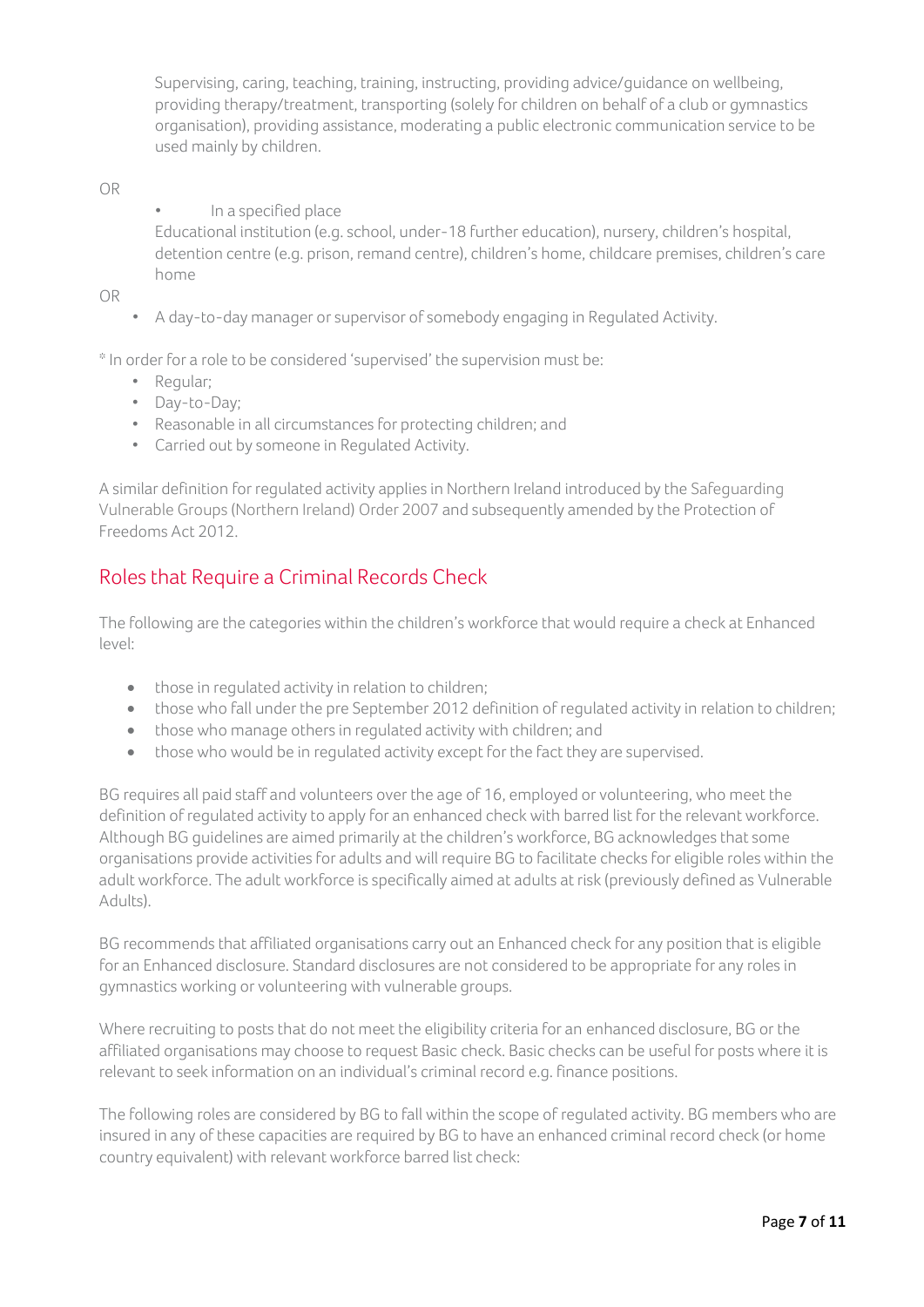- Coaches including assistants (unless the coach does not meet the frequency requirements, or does not work with children or vulnerable adults. Anyone who isstill a regular coach but does not meet the frequency requirements set out in the definition of regulated activity will be asked to complete an enhanced check without barred list)
- Welfare Officers.

BG also requests criminal record checks for anyone working or volunteering for BG in any of the following roles and strongly recommends clubs to do the same:

- Choreographers:
- Anyone supervising children (if meeting frequency requirements);
- Anyone providing overnight supervision/care, e.g. Heads of Delegation, Chaperones, Host Families;
- Medical staff including physiotherapists, psychologists, nutritionists, first aiders etcetera;
- Anyone providing transport for children on behalf of a club/organisation;
- Roles that involve the day-to-day management or supervision of somebody engaging in Regulated Activity.

#### Judges

BG no longer automatically requires judges to be checked in order to judge at BG events, as this element of the role does not fall within the scope of regulated activity. However, judges should be checked by their club if they provide judging instruction to children in a training environment, or take on a supervisory role whilst judging at a club trip or event

# Enhanced Checks without Barred List

Some positions may be eligible for an Enhanced disclosure without a check against the Barring List. This includes:

- Types of work which were classed as regulated activity before the changes to legislation in September 2012, e.g. positions that fall under the scope of regulated activity but for the fact they are supervised\*;
- An individual whose role is to train, supervise or be in sole charge of children under the age of 18 and doesthis regularly. Regularly in these circumstancesshould be applied by each organisation as appropriate, e.g. one/month or six times/year.

\* BG hasfully considered both the Government guidance and the Sport and Recreation Alliance/Child Protection in Sport Unit (CPSU) sport sector guidance on supervision and has concluded that it is not reasonable within a gymnastics environment, to provide the level of supervision required for a coaching or training role to fall outside the scope of regulated activity. Even in the case of Assistant Coaches where they are not able to coach unless a more highly-qualified coach is present, there issignificant potential for unsupervised contact during a gymnastics session, e.g. coaching a group in another area of the gym.

# Further Notes on Eligibility

It is not always possible to guarantee eligibility for a specific level of check based on the job title. Whether a position is eligible or not will depend on the individual'srole and responsibilities, and the frequency or intensity that they carry out the role. It is the responsibility of the recruiting/deploying club/organisation to assess the role to determine whether a criminal record check is required and the level of check that is appropriate. Roles should be reassessed if the level and type of contact the individual has with children and/or protected adults has changed, as it may be necessary to initiate a new disclosure. Please refer to the BG Enhanced Disclosure Eligibility flowchart for guidance.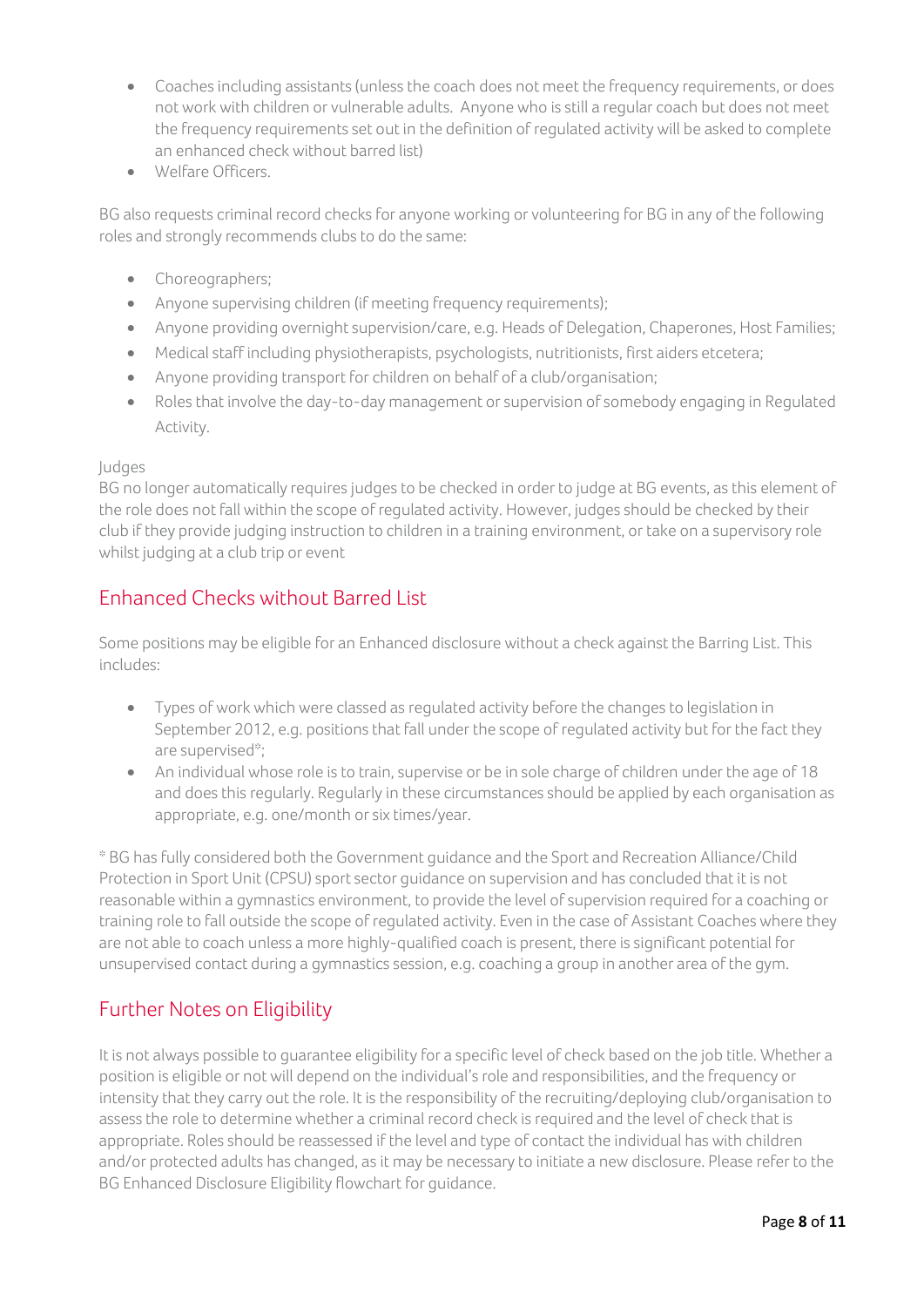# Summary of Key Roles

| Roles                                                              | Regulated<br>Activity   | Guidance                                                                                                                                                                                                                                                                                                                                                                                                                                                                                                                                                                                                                                                                                                    |
|--------------------------------------------------------------------|-------------------------|-------------------------------------------------------------------------------------------------------------------------------------------------------------------------------------------------------------------------------------------------------------------------------------------------------------------------------------------------------------------------------------------------------------------------------------------------------------------------------------------------------------------------------------------------------------------------------------------------------------------------------------------------------------------------------------------------------------|
| Coach                                                              | Yes                     | In the unlikely event that a coach does not meet the<br>frequency requirements, contact BG for further guidance.                                                                                                                                                                                                                                                                                                                                                                                                                                                                                                                                                                                            |
| Judge                                                              | Depends on role         | Judges who only attend competitions to assess gymnasts<br>and who otherwise do not have any role with children in a<br>training environment would not be eligible. Judges who<br>attend a training environment to provide instruction to<br>children would fall within the scope of regulated activity<br>providing that they meet the frequency requirements.<br>Judges who are always fully supervised by someone in<br>regulated activity (e.g. a coach), or who attend a training<br>environment to provide instruction on a 'regular' basis (e.g.<br>once a month) should be checked at Enhanced level<br>without a barred check (pre-10 <sup>th</sup> September definition of<br>requlated activity). |
| Choreographer                                                      | Depends on<br>frequency | The role of choreographer would fall within the scope of<br>regulated activity, subject to meeting frequency<br>requirements.                                                                                                                                                                                                                                                                                                                                                                                                                                                                                                                                                                               |
| Welfare Officer                                                    | Yes                     | All Welfare Officers must complete a check.                                                                                                                                                                                                                                                                                                                                                                                                                                                                                                                                                                                                                                                                 |
| HoD/Chaperone/<br>Host Family                                      | Yes                     | These roles would fall within the scope of Regulated<br>Activity if they involve overnight supervision. If the<br>supervision is not overnight, it depends on the frequency<br>as to whether a check against the Barring List is permitted.                                                                                                                                                                                                                                                                                                                                                                                                                                                                 |
| <b>Medical Staff</b>                                               | Yes                     | Where medical staff are supplied via another organisation<br>for a specific event, the event organisers must seek written<br>assurances from the employer that an enhanced check<br>with children's barred list has been obtained within the last<br>three years.                                                                                                                                                                                                                                                                                                                                                                                                                                           |
| Director of Coaching/<br>Performance Director<br>or other Managers | Yes                     | A day-to-day manager or supervisor of somebody<br>engaging in regulated activity.                                                                                                                                                                                                                                                                                                                                                                                                                                                                                                                                                                                                                           |
| Club<br>Officials/Unqualified<br>Assistant                         | Depends on role         | Some Club Officials or Unqualified Assistant may be<br>undertaking regulated activity, e.g. if they provide transport<br>on behalf of a club for children.<br>Each role should be assessed using the BG flowchart.                                                                                                                                                                                                                                                                                                                                                                                                                                                                                          |

# Volunteers and Work Placement Students

The DBS and Access NI do not charge for checks on volunteers. These organisations regularly review volunteer applications to ensure that they are genuine. It is important that clubs carefully assess their role and position before a free-of-charge application is submitted.

A volunteer is defined as 'a person who is engaged in any activity which involves spending time, unpaid (except for travelling and other approved out-of-pocket expenses), doing something which aimsto benefit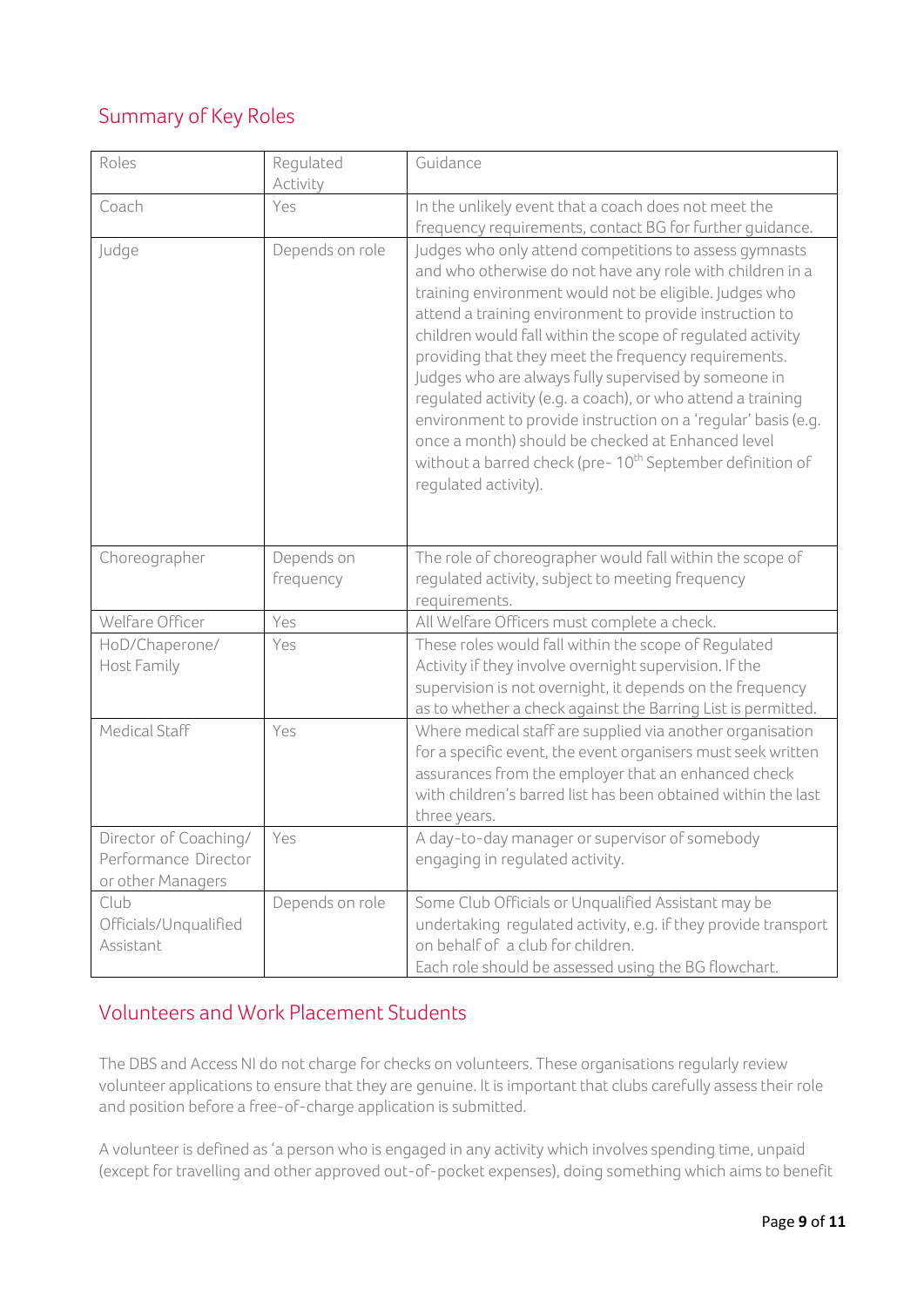someone (individuals or groups) other than, or in addition to close relatives.' Work placement students required to carry out a role as part of their course are not defined as volunteers.

# Update Service

Portability refers to the circulation of a criminal records check, obtained for a position in one organisation and later used for another position in another organisation. BG does not accept disclosures from other registered bodies but encourages all BG membersto make use of the DBS Update Service.

The introduction of the Update Service means that an individual does not need to reapply for a new DBS check each time they change or take on a new role, providing it isfor the same workforce (children or vulnerable adults) and that it is at the same level. If the individual isregistered for the Update Service, the employer simply confirms whether the check remains current, (i.e. that there is no further information since the original disclosure was issued).

Anyone who wishes to use the update service must provide BG with written consent to carry out Status Checks using a BG consent form. Individuals who are not currently registered through the Update Service must register for the service on application or receipt of a criminal records check. For online applications, registration for the Update Service can be completed as soon as an applicant has their application form reference number. Alternatively, registration can be done within 19 days of the disclosure certification being issued; using the certificate number. The Update Service is free-of-charge to volunteers. Those who are employed must pay an annual fee, currently £13.

### Disclosure Fees

For the latest fees please visit the DBS website a[t www.gov.uk/dbs.](http://www.smartcdn.co.uk/homeofficeR4/mailresponse.asp?tid=17838&em=13973868&turl=http://www.gov.uk/government/organisations/disclosure-and-barring-service) Administration charges will also be applied to online/paper applications.